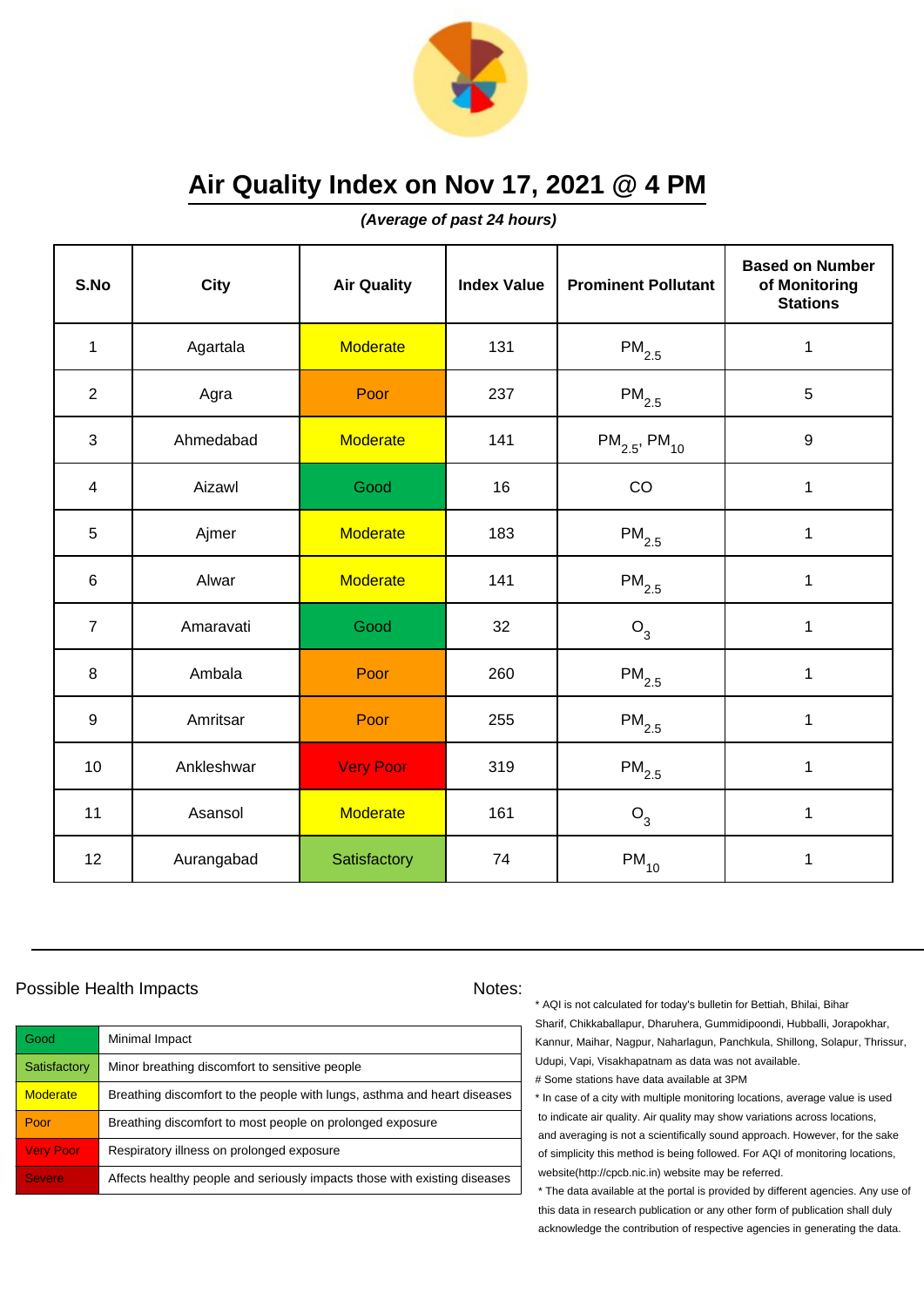

**(Average of past 24 hours)**

| S.No | <b>City</b>     | <b>Air Quality</b> | <b>Index Value</b> | <b>Prominent Pollutant</b>       | <b>Based on Number</b><br>of Monitoring<br><b>Stations</b> |
|------|-----------------|--------------------|--------------------|----------------------------------|------------------------------------------------------------|
| 13   | Bagalkot        | Good               | 22                 | CO                               | $\mathbf 1$                                                |
| 14   | Baghpat         | <b>Very Poor</b>   | 314                | $\mathsf{PM}_{2.5}$              | $\mathbf 1$                                                |
| 15   | Bahadurgarh     | <b>Very Poor</b>   | 355                | $\mathsf{PM}_{2.5}$              | 1                                                          |
| 16   | Ballabgarh      | <b>Very Poor</b>   | 312                | $\mathsf{PM}_{2.5}$              | 1                                                          |
| 17   | <b>Bathinda</b> | Poor               | 257                | $PM_{10}$                        | $\mathbf 1$                                                |
| 18   | Bengaluru       | Satisfactory       | 59                 | CO, $PM_{2.5}$ , NO <sub>2</sub> | 9                                                          |
| 19   | Bhiwadi         | <b>Very Poor</b>   | 356                | $\mathsf{PM}_{2.5}$              | $\mathbf{1}$                                               |
| 20   | Bhiwani         | Poor               | 283                | $PM_{2.5}$                       | $\mathbf{1}$                                               |
| 21   | Bhopal          | Poor               | 279                | $PM_{2.5}$                       | $\mathbf 1$                                                |
| 22   | <b>Bidar</b>    | Good               | 42                 | CO                               | 1                                                          |
| 23   | Bilaspur        | Satisfactory       | 68                 | $PM_{10}$                        | $\mathbf{1}$                                               |
| 24   | Brajrajnagar    | <b>Moderate</b>    | 161                | $O_3$                            | 1                                                          |

### Possible Health Impacts Notes:

| Good             | Minimal Impact                                                            |
|------------------|---------------------------------------------------------------------------|
| Satisfactory     | Minor breathing discomfort to sensitive people                            |
| <b>Moderate</b>  | Breathing discomfort to the people with lungs, asthma and heart diseases  |
| Poor             | Breathing discomfort to most people on prolonged exposure                 |
| <b>Very Poor</b> | Respiratory illness on prolonged exposure                                 |
| <b>Severe</b>    | Affects healthy people and seriously impacts those with existing diseases |

\* AQI is not calculated for today's bulletin for Bettiah, Bhilai, Bihar Sharif, Chikkaballapur, Dharuhera, Gummidipoondi, Hubballi, Jorapokhar, Kannur, Maihar, Nagpur, Naharlagun, Panchkula, Shillong, Solapur, Thrissur, Udupi, Vapi, Visakhapatnam as data was not available. # Some stations have data available at 3PM

\* In case of a city with multiple monitoring locations, average value is used to indicate air quality. Air quality may show variations across locations, and averaging is not a scientifically sound approach. However, for the sake of simplicity this method is being followed. For AQI of monitoring locations, website(http://cpcb.nic.in) website may be referred.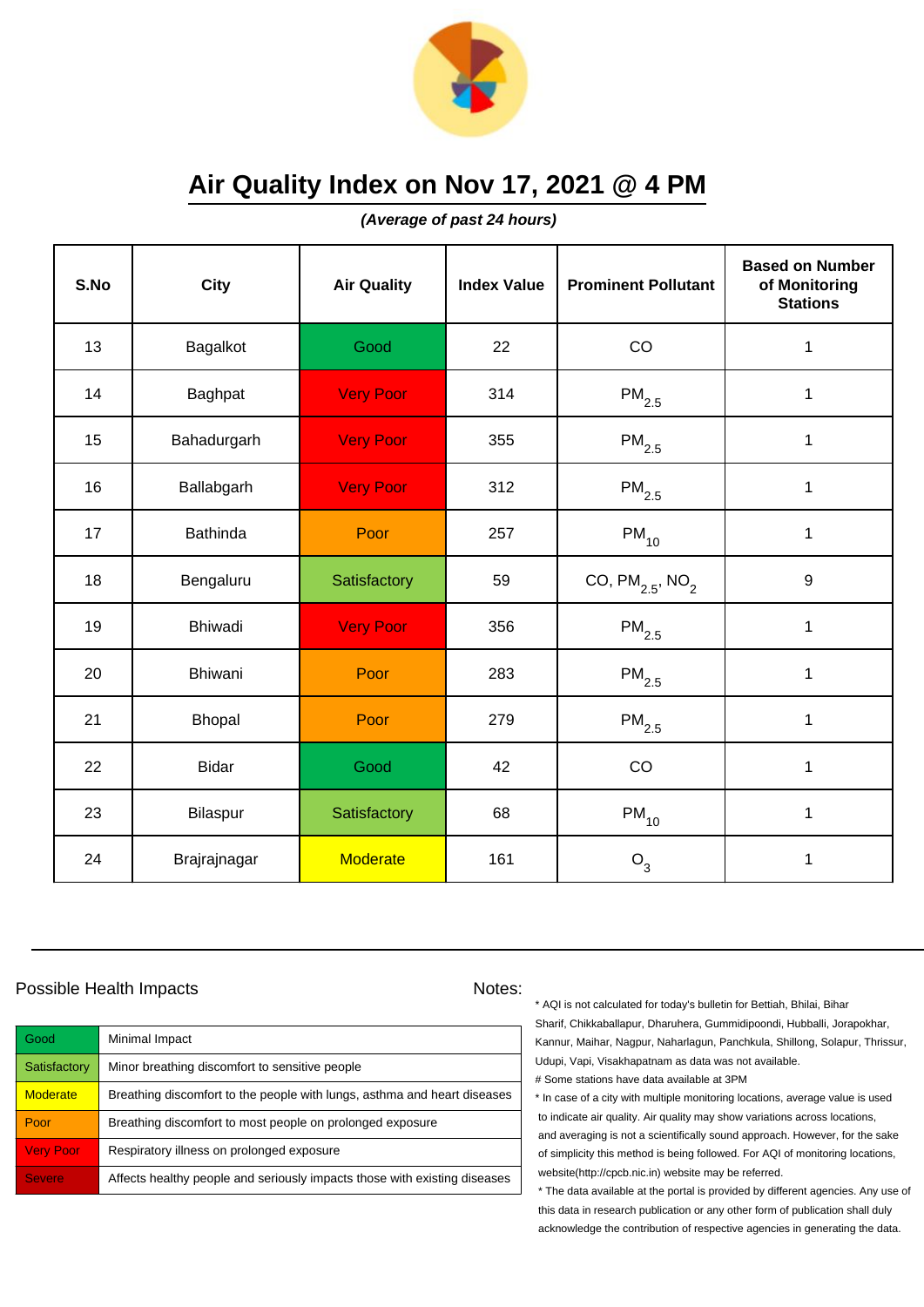

**(Average of past 24 hours)**

| S.No | <b>City</b>    | <b>Air Quality</b> | <b>Index Value</b> | <b>Prominent Pollutant</b>    | <b>Based on Number</b><br>of Monitoring<br><b>Stations</b> |
|------|----------------|--------------------|--------------------|-------------------------------|------------------------------------------------------------|
| 25   | Bulandshahr    | <b>Very Poor</b>   | 317                | $\mathsf{PM}_{2.5}$           | $\mathbf 1$                                                |
| 26   | Chamarajanagar | Good               | 43                 | $\mathsf{PM}_{10}$            | $\mathbf 1$                                                |
| 27   | Chandigarh     | <b>Moderate</b>    | 165                | $O_3$ , PM <sub>10</sub>      | $\overline{2}$                                             |
| 28   | Chandrapur     | Satisfactory       | 98                 | $PM_{2.5}$ , PM <sub>10</sub> | $\overline{2}$                                             |
| 29   | Charkhi Dadri  | <b>Very Poor</b>   | 345                | $\mathsf{PM}_{2.5}$           | 1                                                          |
| 30   | Chennai        | Good               | 37                 | CO, $PM_{10}$                 | 6                                                          |
| 31   | Chikkamagaluru | Good               | 30                 | CO                            | 1                                                          |
| 32   | Coimbatore     | Satisfactory       | 69                 | NO <sub>2</sub>               | 1                                                          |
| 33   | Damoh          | Poor               | 221                | $PM_{2.5}$                    | $\mathbf 1$                                                |
| 34   | Darbhanga      | Poor               | 235                | $PM_{10}$                     | 1                                                          |
| 35   | Davanagere     | Good               | 24                 | CO                            | $\mathbf{1}$                                               |
| 36   | Delhi          | <b>Very Poor</b>   | 375                | $PM_{2.5}$ , PM <sub>10</sub> | 36                                                         |

### Possible Health Impacts Notes:

| Good                | Minimal Impact                                                            |
|---------------------|---------------------------------------------------------------------------|
| <b>Satisfactory</b> | Minor breathing discomfort to sensitive people                            |
| <b>Moderate</b>     | Breathing discomfort to the people with lungs, asthma and heart diseases  |
| Poor                | Breathing discomfort to most people on prolonged exposure                 |
| <b>Very Poor</b>    | Respiratory illness on prolonged exposure                                 |
| <b>Severe</b>       | Affects healthy people and seriously impacts those with existing diseases |

\* AQI is not calculated for today's bulletin for Bettiah, Bhilai, Bihar Sharif, Chikkaballapur, Dharuhera, Gummidipoondi, Hubballi, Jorapokhar, Kannur, Maihar, Nagpur, Naharlagun, Panchkula, Shillong, Solapur, Thrissur, Udupi, Vapi, Visakhapatnam as data was not available. # Some stations have data available at 3PM

\* In case of a city with multiple monitoring locations, average value is used to indicate air quality. Air quality may show variations across locations, and averaging is not a scientifically sound approach. However, for the sake of simplicity this method is being followed. For AQI of monitoring locations, website(http://cpcb.nic.in) website may be referred.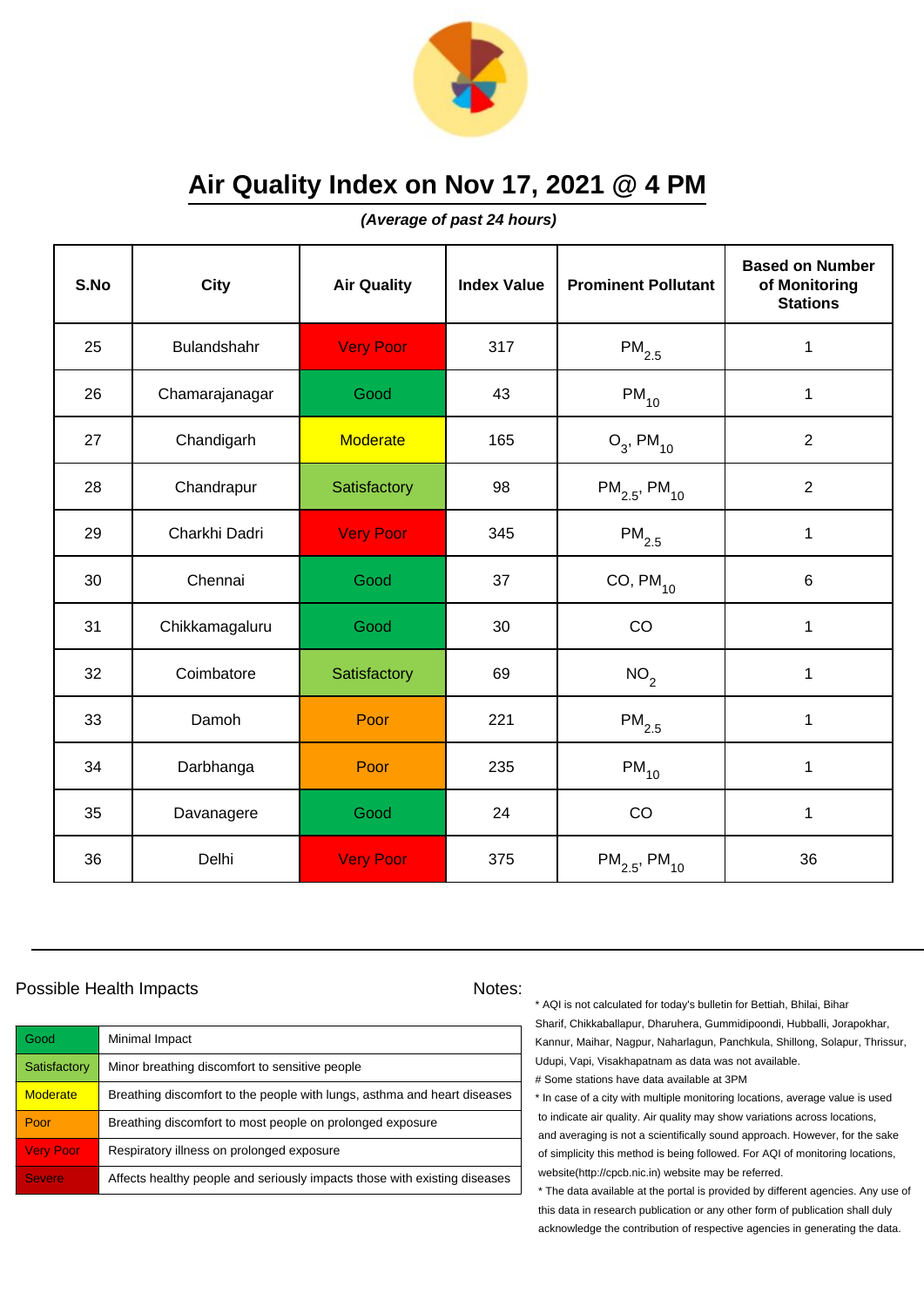

**(Average of past 24 hours)**

| S.No | <b>City</b> | <b>Air Quality</b> | <b>Index Value</b> | <b>Prominent Pollutant</b>    | <b>Based on Number</b><br>of Monitoring<br><b>Stations</b> |
|------|-------------|--------------------|--------------------|-------------------------------|------------------------------------------------------------|
| 37   | Dewas       | <b>Moderate</b>    | 118                | $PM_{10}$                     | $\mathbf 1$                                                |
| 38   | Durgapur    | <b>Very Poor</b>   | 332                | $\mathsf{PM}_{2.5}$           | 1                                                          |
| 39   | Eloor       | Good               | 48                 | CO                            | 1                                                          |
| 40   | Ernakulam   | Satisfactory       | 54                 | CO                            | 1                                                          |
| 41   | Faridabad   | <b>Very Poor</b>   | 378                | $PM_{10}$                     | 3                                                          |
| 42   | Fatehabad   | Poor               | 294                | $\mathsf{PM}_{2.5}$           | $\mathbf 1$                                                |
| 43   | Firozabad   | Poor               | 223                | $\mathsf{PM}_{2.5}$           | $\mathbf{1}$                                               |
| 44   | Gadag       | Good               | 31                 | $O_3$                         | 1                                                          |
| 45   | Gandhinagar | <b>Moderate</b>    | 108                | $PM_{2.5}$ , PM <sub>10</sub> | 3                                                          |
| 46   | Gaya        | <b>Moderate</b>    | 125                | $PM_{2.5}$ , PM <sub>10</sub> | $\overline{2}$                                             |
| 47   | Ghaziabad   | <b>Very Poor</b>   | 361                | $\mathsf{PM}_{2.5}$           | 3                                                          |
| 48   | Gorakhpur   | Poor               | 296                | $\mathsf{PM}_{2.5}$           | 1                                                          |

### Possible Health Impacts Notes:

| Good             | Minimal Impact                                                            |
|------------------|---------------------------------------------------------------------------|
| Satisfactory     | Minor breathing discomfort to sensitive people                            |
| <b>Moderate</b>  | Breathing discomfort to the people with lungs, asthma and heart diseases  |
| Poor             | Breathing discomfort to most people on prolonged exposure                 |
| <b>Very Poor</b> | Respiratory illness on prolonged exposure                                 |
| <b>Severe</b>    | Affects healthy people and seriously impacts those with existing diseases |

\* AQI is not calculated for today's bulletin for Bettiah, Bhilai, Bihar Sharif, Chikkaballapur, Dharuhera, Gummidipoondi, Hubballi, Jorapokhar, Kannur, Maihar, Nagpur, Naharlagun, Panchkula, Shillong, Solapur, Thrissur, Udupi, Vapi, Visakhapatnam as data was not available. # Some stations have data available at 3PM

\* In case of a city with multiple monitoring locations, average value is used to indicate air quality. Air quality may show variations across locations, and averaging is not a scientifically sound approach. However, for the sake of simplicity this method is being followed. For AQI of monitoring locations, website(http://cpcb.nic.in) website may be referred.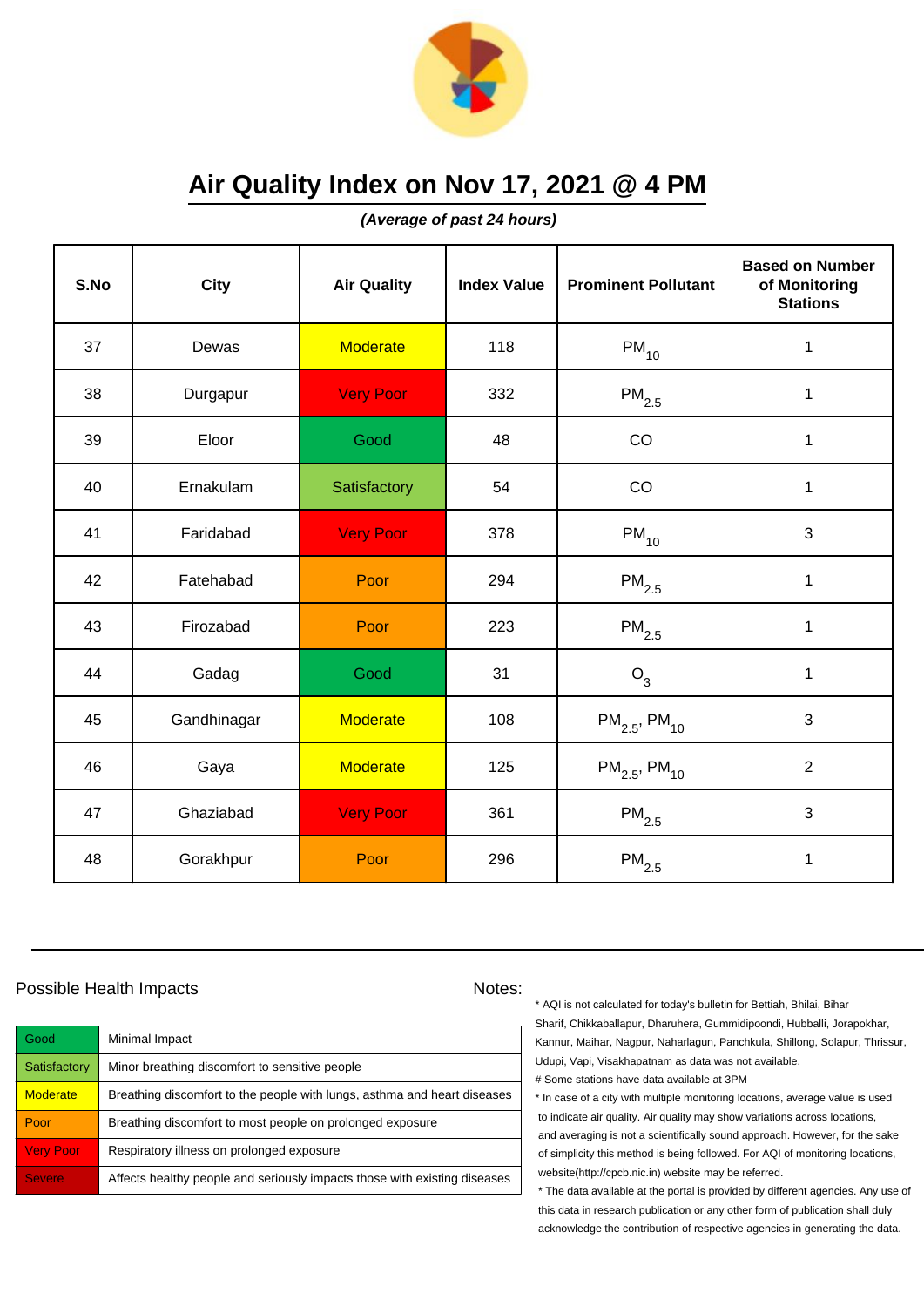

**(Average of past 24 hours)**

| S.No | <b>City</b>          | <b>Air Quality</b> | <b>Index Value</b> | <b>Prominent Pollutant</b>       | <b>Based on Number</b><br>of Monitoring<br><b>Stations</b> |
|------|----------------------|--------------------|--------------------|----------------------------------|------------------------------------------------------------|
| 49   | <b>Greater Noida</b> | <b>Very Poor</b>   | 362                | $PM_{2.5}$ , PM <sub>10</sub>    | $\overline{2}$                                             |
| 50   | Gurugram             | <b>Very Poor</b>   | 344                | $\mathsf{PM}_{2.5}$              | 4                                                          |
| 51   | Guwahati             | <b>Moderate</b>    | 144                | $\mathsf{PM}_{2.5}$              | $\overline{2}$                                             |
| 52   | Gwalior              | Poor               | 281                | $\mathsf{PM}_{2.5}$              | $\mathbf 1$                                                |
| 53   | Hajipur              | Poor               | 257                | $PM_{2.5}$                       | $\mathbf 1$                                                |
| 54   | Haldia               | <b>Moderate</b>    | 122                | $\mathsf{PM}_{10}$               | 1                                                          |
| 55   | Hapur                | Poor               | 285                | $\mathsf{PM}_{2.5}$              | 1                                                          |
| 56   | Hassan               | Good               | 35                 | NO <sub>2</sub>                  | $\mathbf{1}$                                               |
| 57   | Hisar                | <b>Very Poor</b>   | 324                | $\mathsf{PM}_{2.5}$              | $\mathbf 1$                                                |
| 58   | Howrah               | <b>Moderate</b>    | 194                | $\mathsf{PM}_{2.5}$              | 3                                                          |
| 59   | Hyderabad            | Good               | 43                 | $PM_{10}$ , NO <sub>2</sub> , CO | 6                                                          |
| 60   | Indore               | Poor               | 219                | $\mathsf{PM}_{2.5}$              | $\mathbf 1$                                                |

### Possible Health Impacts Notes:

| Good             | Minimal Impact                                                            |
|------------------|---------------------------------------------------------------------------|
| Satisfactory     | Minor breathing discomfort to sensitive people                            |
| <b>Moderate</b>  | Breathing discomfort to the people with lungs, asthma and heart diseases  |
| Poor             | Breathing discomfort to most people on prolonged exposure                 |
| <b>Very Poor</b> | Respiratory illness on prolonged exposure                                 |
| <b>Severe</b>    | Affects healthy people and seriously impacts those with existing diseases |

\* AQI is not calculated for today's bulletin for Bettiah, Bhilai, Bihar Sharif, Chikkaballapur, Dharuhera, Gummidipoondi, Hubballi, Jorapokhar, Kannur, Maihar, Nagpur, Naharlagun, Panchkula, Shillong, Solapur, Thrissur, Udupi, Vapi, Visakhapatnam as data was not available. # Some stations have data available at 3PM

\* In case of a city with multiple monitoring locations, average value is used to indicate air quality. Air quality may show variations across locations, and averaging is not a scientifically sound approach. However, for the sake of simplicity this method is being followed. For AQI of monitoring locations, website(http://cpcb.nic.in) website may be referred.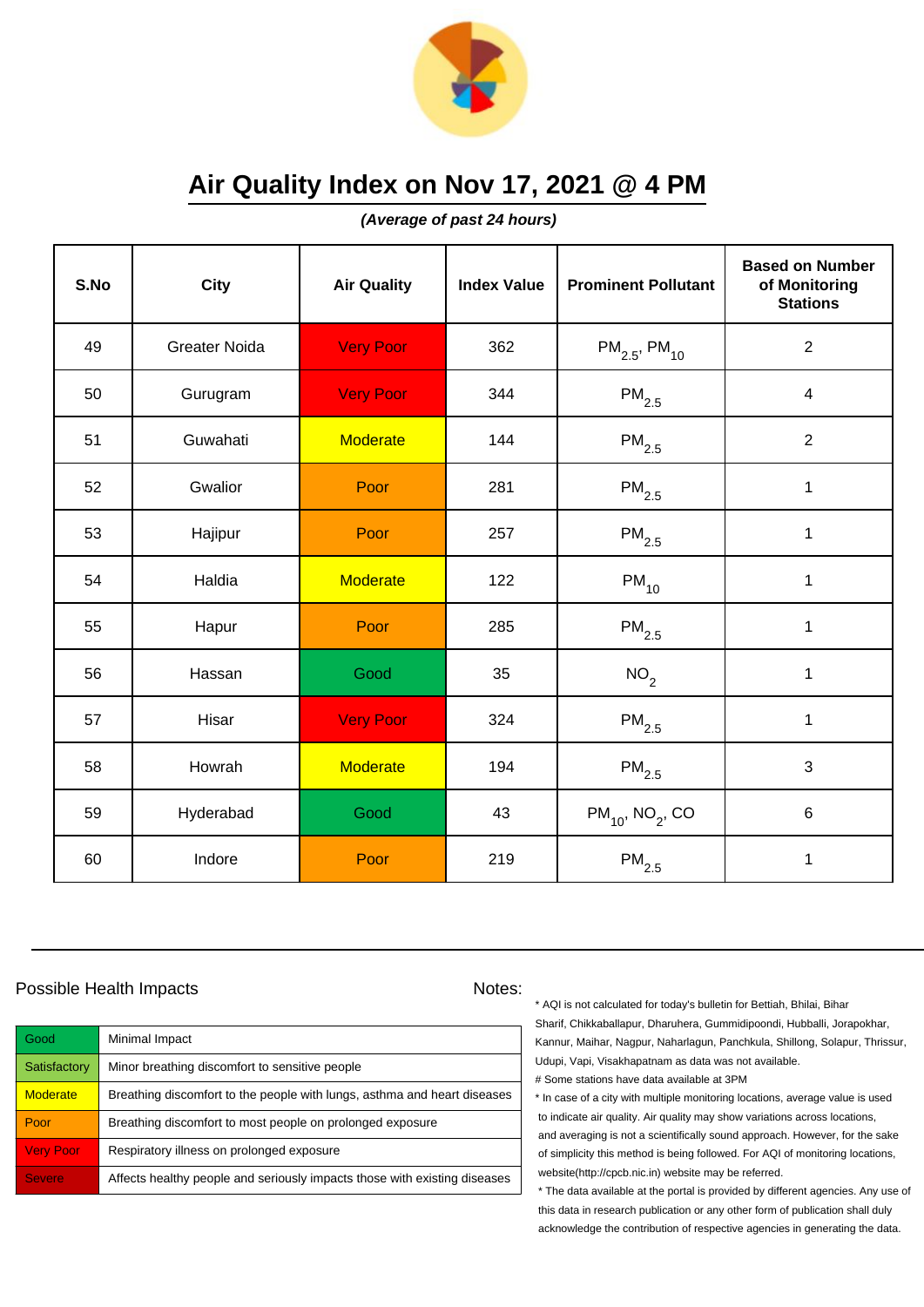

**(Average of past 24 hours)**

| S.No | <b>City</b> | <b>Air Quality</b> | <b>Index Value</b> | <b>Prominent Pollutant</b> | <b>Based on Number</b><br>of Monitoring<br><b>Stations</b> |
|------|-------------|--------------------|--------------------|----------------------------|------------------------------------------------------------|
| 61   | Jabalpur    | Poor               | 278                | $PM_{2.5}$                 | $\mathbf 1$                                                |
| 62   | Jaipur      | <b>Very Poor</b>   | 301                | $PM_{2.5}$                 | $\overline{2}$                                             |
| 63   | Jalandhar   | Poor               | 242                | $\mathsf{PM}_{2.5}$        | 1                                                          |
| 64   | Jind        | <b>Very Poor</b>   | 382                | $\mathsf{PM}_{2.5}$        | $\mathbf{1}$                                               |
| 65   | Jodhpur     | Poor               | 274                | $PM_{2.5}$                 | $\mathbf{1}$                                               |
| 66   | Kaithal     | Poor               | 257                | $\mathsf{PM}_{2.5}$        | 1                                                          |
| 67   | Kalaburgi   | Good               | 31                 | $PM_{10}$                  | $\mathbf{1}$                                               |
| 68   | Kalyan      | <b>Moderate</b>    | 172                | $PM_{2.5}$                 | $\mathbf{1}$                                               |
| 69   | Kanpur      | Poor               | 257                | $PM_{2.5}$                 | $\overline{4}$                                             |
| 70   | Karnal      | Poor               | 280                | $PM_{2.5}$                 | $\mathbf{1}$                                               |
| 71   | Katni       | <b>Very Poor</b>   | 318                | $\mathsf{PM}_{2.5}$        | $\mathbf{1}$                                               |
| 72   | Khanna      | <b>Moderate</b>    | 171                | $\mathsf{PM}_{2.5}$        | $\mathbf 1$                                                |

### Possible Health Impacts Notes:

| Good             | Minimal Impact                                                            |
|------------------|---------------------------------------------------------------------------|
| Satisfactory     | Minor breathing discomfort to sensitive people                            |
| <b>Moderate</b>  | Breathing discomfort to the people with lungs, asthma and heart diseases  |
| Poor             | Breathing discomfort to most people on prolonged exposure                 |
| <b>Very Poor</b> | Respiratory illness on prolonged exposure                                 |
| <b>Severe</b>    | Affects healthy people and seriously impacts those with existing diseases |

\* AQI is not calculated for today's bulletin for Bettiah, Bhilai, Bihar Sharif, Chikkaballapur, Dharuhera, Gummidipoondi, Hubballi, Jorapokhar, Kannur, Maihar, Nagpur, Naharlagun, Panchkula, Shillong, Solapur, Thrissur, Udupi, Vapi, Visakhapatnam as data was not available. # Some stations have data available at 3PM

\* In case of a city with multiple monitoring locations, average value is used to indicate air quality. Air quality may show variations across locations, and averaging is not a scientifically sound approach. However, for the sake of simplicity this method is being followed. For AQI of monitoring locations, website(http://cpcb.nic.in) website may be referred.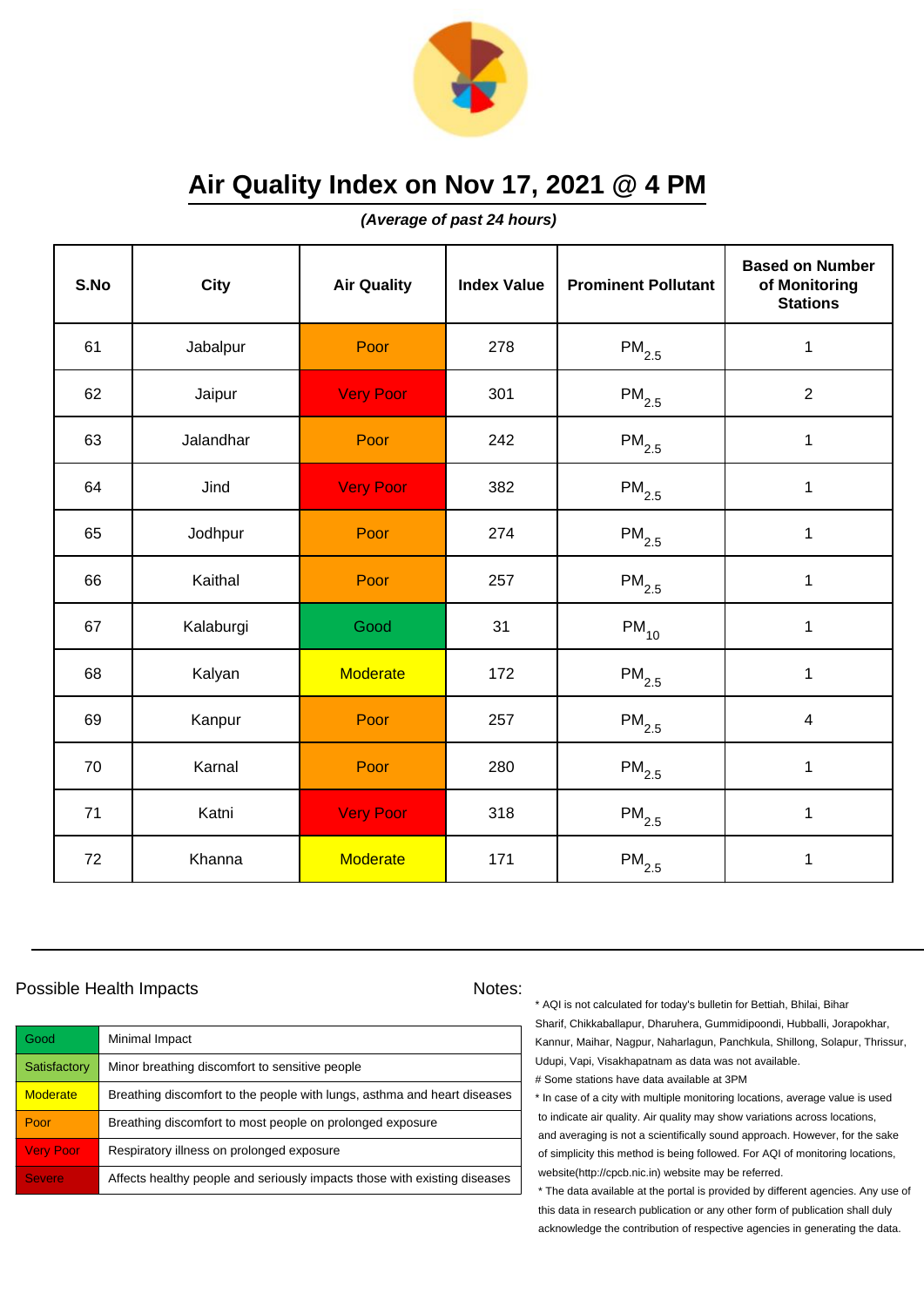

**(Average of past 24 hours)**

| S.No | City             | <b>Air Quality</b> | <b>Index Value</b> | <b>Prominent Pollutant</b>                     | <b>Based on Number</b><br>of Monitoring<br><b>Stations</b> |
|------|------------------|--------------------|--------------------|------------------------------------------------|------------------------------------------------------------|
| 73   | Kochi            | Satisfactory       | 55                 | $PM_{10}$                                      | $\mathbf{1}$                                               |
| 74   | Kohima           | Satisfactory       | 66                 | $PM_{10}$                                      | $\mathbf 1$                                                |
| 75   | Kolar            | Good               | 40                 | SO <sub>2</sub>                                | 1                                                          |
| 76   | Kolkata          | <b>Moderate</b>    | 153                | $PM_{2.5}$ , O <sub>3</sub> , PM <sub>10</sub> | $\overline{7}$                                             |
| 77   | Kollam           | <b>Moderate</b>    | 101                | $PM_{10}$                                      | $\mathbf 1$                                                |
| 78   | Koppal           | Satisfactory       | 57                 | CO                                             | $\mathbf 1$                                                |
| 79   | Kota             | <b>Very Poor</b>   | 334                | $\mathsf{PM}_{2.5}$                            | $\mathbf 1$                                                |
| 80   | Kozhikode        | Good               | 48                 | $PM_{10}$                                      | $\mathbf{1}$                                               |
| 81   | Kurukshetra      | Poor               | 273                | $PM_{2.5}$                                     | $\mathbf 1$                                                |
| 82   | Lucknow          | Poor               | 237                | $PM_{2.5}$ , PM <sub>10</sub>                  | 6                                                          |
| 83   | Ludhiana         | Poor               | 246                | $\mathsf{PM}_{2.5}$                            | $\mathbf{1}$                                               |
| 84   | Mandi Gobindgarh | Poor               | 244                | $\mathsf{PM}_{2.5}$                            | 1                                                          |

### Possible Health Impacts Notes:

| Good             | Minimal Impact                                                            |
|------------------|---------------------------------------------------------------------------|
| Satisfactory     | Minor breathing discomfort to sensitive people                            |
| <b>Moderate</b>  | Breathing discomfort to the people with lungs, asthma and heart diseases  |
| Poor             | Breathing discomfort to most people on prolonged exposure                 |
| <b>Very Poor</b> | Respiratory illness on prolonged exposure                                 |
| <b>Severe</b>    | Affects healthy people and seriously impacts those with existing diseases |

\* AQI is not calculated for today's bulletin for Bettiah, Bhilai, Bihar Sharif, Chikkaballapur, Dharuhera, Gummidipoondi, Hubballi, Jorapokhar, Kannur, Maihar, Nagpur, Naharlagun, Panchkula, Shillong, Solapur, Thrissur, Udupi, Vapi, Visakhapatnam as data was not available. # Some stations have data available at 3PM

\* In case of a city with multiple monitoring locations, average value is used to indicate air quality. Air quality may show variations across locations, and averaging is not a scientifically sound approach. However, for the sake of simplicity this method is being followed. For AQI of monitoring locations, website(http://cpcb.nic.in) website may be referred.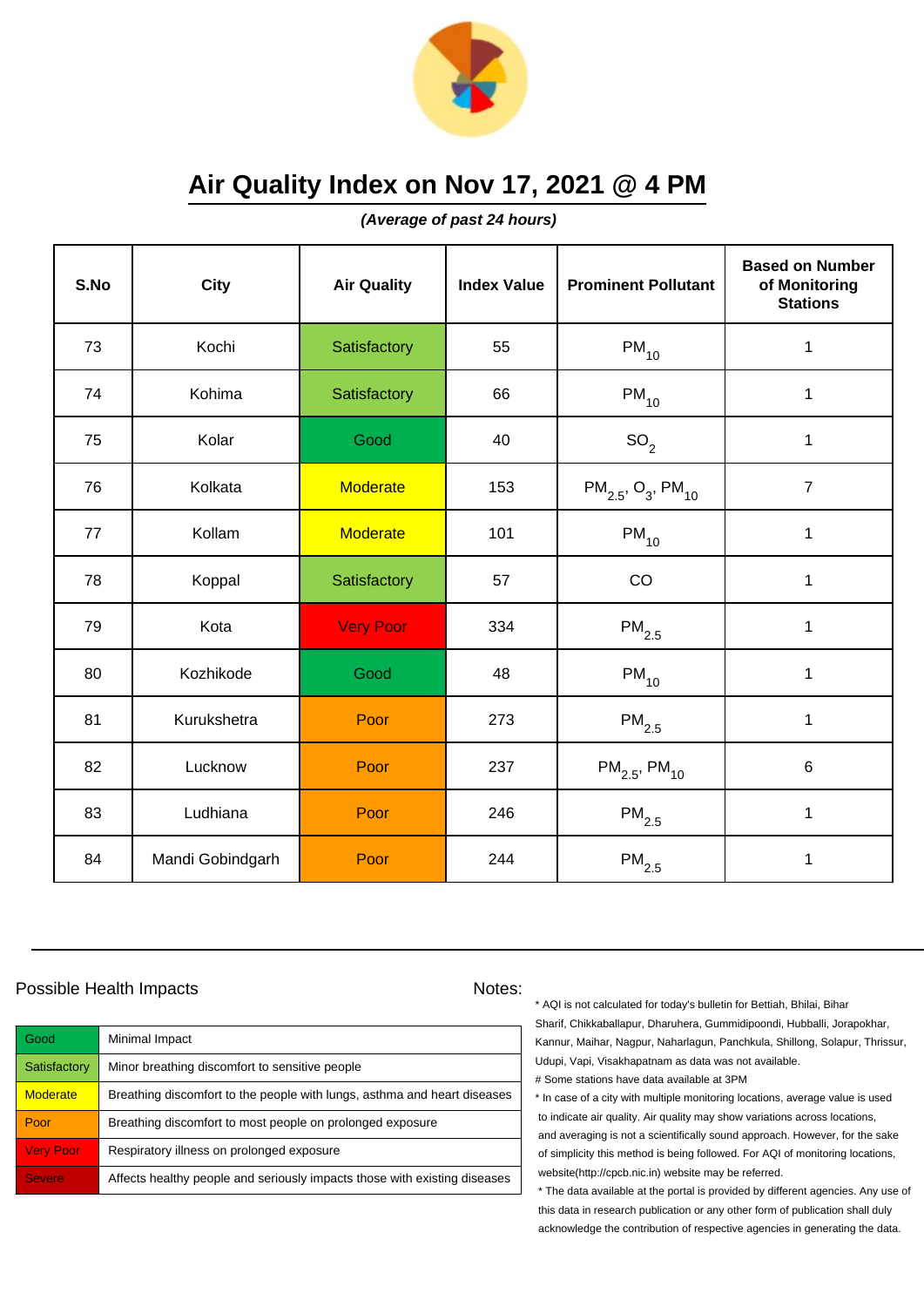

**(Average of past 24 hours)**

| S.No | City          | <b>Air Quality</b> | <b>Index Value</b> | <b>Prominent Pollutant</b>    | <b>Based on Number</b><br>of Monitoring<br><b>Stations</b> |
|------|---------------|--------------------|--------------------|-------------------------------|------------------------------------------------------------|
| 85   | Mandideep     | <b>Moderate</b>    | 136                | $PM_{10}$                     | 1                                                          |
| 86   | Mandikhera    | Poor               | 290                | $\mathsf{PM}_{2.5}$           | 1                                                          |
| 87   | Manesar       | <b>Very Poor</b>   | 336                | $\mathsf{PM}_{2.5}$           | 1                                                          |
| 88   | Manglore      | Satisfactory       | 74                 | $PM_{10}$                     | 1                                                          |
| 89   | Medikeri      | Good               | 27                 | $PM_{10}$                     | $\mathbf 1$                                                |
| 90   | Meerut        | <b>Very Poor</b>   | 305                | $\mathsf{PM}_{2.5}$           | 3                                                          |
| 91   | Moradabad     | Poor               | 294                | $\mathsf{PM}_{2.5}$           | $\overline{2}$                                             |
| 92   | Motihari      | <b>Very Poor</b>   | 309                | $\mathsf{PM}_{2.5}$           | 1                                                          |
| 93   | Mumbai        | <b>Moderate</b>    | 153                | $\mathsf{PM}_{2.5}$           | 18                                                         |
| 94   | Munger        | Poor               | 262                | $PM_{2.5}$                    | $\mathbf 1$                                                |
| 95   | Muzaffarnagar | Poor               | 265                | $\mathsf{PM}_{2.5}$           | 1                                                          |
| 96   | Muzaffarpur   | Poor               | 248                | $PM_{2.5}$ , PM <sub>10</sub> | $\overline{2}$                                             |

### Possible Health Impacts Notes:

| Good             | Minimal Impact                                                            |
|------------------|---------------------------------------------------------------------------|
| Satisfactory     | Minor breathing discomfort to sensitive people                            |
| <b>Moderate</b>  | Breathing discomfort to the people with lungs, asthma and heart diseases  |
| Poor             | Breathing discomfort to most people on prolonged exposure                 |
| <b>Very Poor</b> | Respiratory illness on prolonged exposure                                 |
| <b>Severe</b>    | Affects healthy people and seriously impacts those with existing diseases |

\* AQI is not calculated for today's bulletin for Bettiah, Bhilai, Bihar Sharif, Chikkaballapur, Dharuhera, Gummidipoondi, Hubballi, Jorapokhar, Kannur, Maihar, Nagpur, Naharlagun, Panchkula, Shillong, Solapur, Thrissur, Udupi, Vapi, Visakhapatnam as data was not available. # Some stations have data available at 3PM

\* In case of a city with multiple monitoring locations, average value is used to indicate air quality. Air quality may show variations across locations, and averaging is not a scientifically sound approach. However, for the sake of simplicity this method is being followed. For AQI of monitoring locations, website(http://cpcb.nic.in) website may be referred.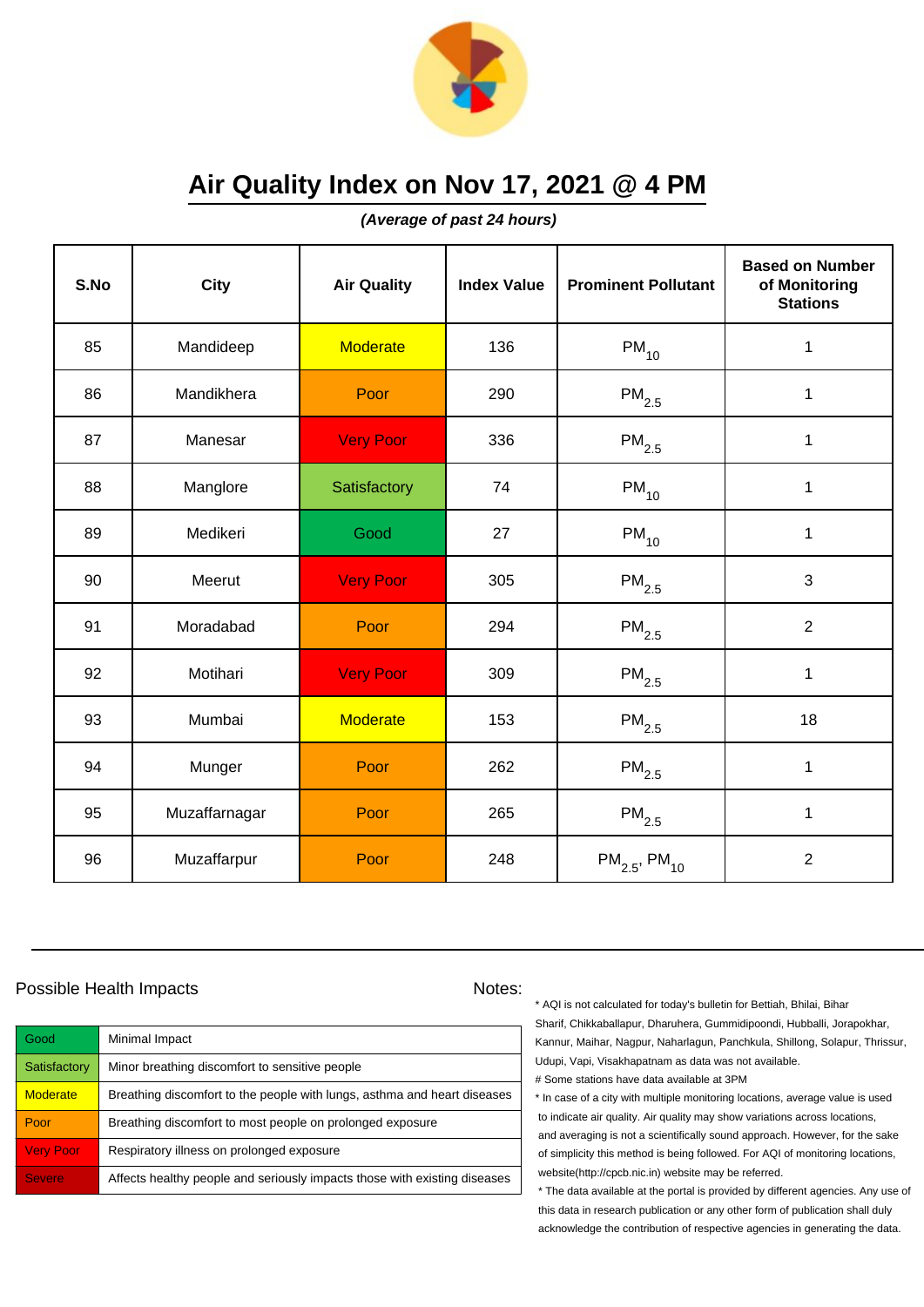

**(Average of past 24 hours)**

| S.No | <b>City</b>   | <b>Air Quality</b> | <b>Index Value</b> | <b>Prominent Pollutant</b>    | <b>Based on Number</b><br>of Monitoring<br><b>Stations</b> |
|------|---------------|--------------------|--------------------|-------------------------------|------------------------------------------------------------|
| 97   | Mysuru        | Good               | 34                 | $PM_{10}$                     | $\mathbf 1$                                                |
| 98   | Nandesari     | Satisfactory       | 53                 | $\mathsf{PM}_{2.5}$           | 1                                                          |
| 99   | Narnaul       | <b>Very Poor</b>   | 330                | $\mathsf{PM}_{2.5}$           | $\mathbf 1$                                                |
| 100  | <b>Nashik</b> | <b>Moderate</b>    | 122                | $\mathsf{PM}_{2.5}$           | 1                                                          |
| 101  | Navi Mumbai   | <b>Moderate</b>    | 159                | $PM_{2.5}$ , PM <sub>10</sub> | 3                                                          |
| 102  | Noida         | <b>Very Poor</b>   | 356                | $PM_{10}$ , PM <sub>2.5</sub> | 4                                                          |
| 103  | Pali          | <b>Moderate</b>    | 185                | $\mathsf{PM}_{2.5}$           | 1                                                          |
| 104  | Palwal        | <b>Moderate</b>    | 187                | $PM_{10}$                     | 1                                                          |
| 105  | Panipat       | <b>Moderate</b>    | 146                | $\mathsf{PM}_{2.5}$           | $\mathbf 1$                                                |
| 106  | Patiala       | Poor               | 260                | $PM_{2.5}$                    | $\mathbf 1$                                                |
| 107  | Patna         | Poor               | 231                | $PM_{2.5}$ , PM <sub>10</sub> | 5                                                          |
| 108  | Pithampur     | Poor               | 227                | $\mathsf{PM}_{2.5}$           | 1                                                          |

### Possible Health Impacts Notes:

| Good             | Minimal Impact                                                            |
|------------------|---------------------------------------------------------------------------|
| Satisfactory     | Minor breathing discomfort to sensitive people                            |
| <b>Moderate</b>  | Breathing discomfort to the people with lungs, asthma and heart diseases  |
| Poor             | Breathing discomfort to most people on prolonged exposure                 |
| <b>Very Poor</b> | Respiratory illness on prolonged exposure                                 |
| <b>Severe</b>    | Affects healthy people and seriously impacts those with existing diseases |

\* AQI is not calculated for today's bulletin for Bettiah, Bhilai, Bihar Sharif, Chikkaballapur, Dharuhera, Gummidipoondi, Hubballi, Jorapokhar, Kannur, Maihar, Nagpur, Naharlagun, Panchkula, Shillong, Solapur, Thrissur, Udupi, Vapi, Visakhapatnam as data was not available. # Some stations have data available at 3PM

\* In case of a city with multiple monitoring locations, average value is used to indicate air quality. Air quality may show variations across locations, and averaging is not a scientifically sound approach. However, for the sake of simplicity this method is being followed. For AQI of monitoring locations, website(http://cpcb.nic.in) website may be referred.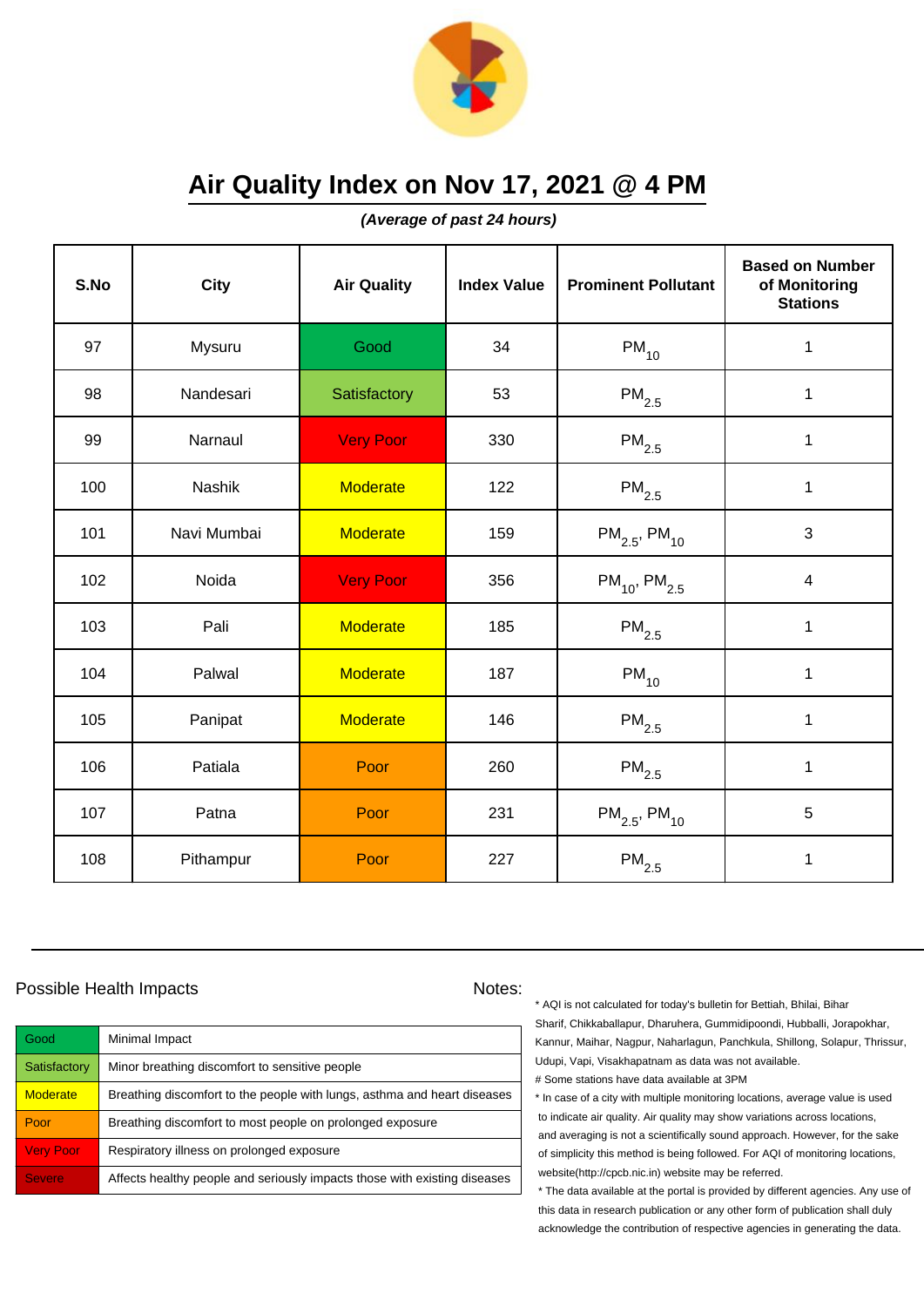

**(Average of past 24 hours)**

| S.No | <b>City</b>       | <b>Air Quality</b> | <b>Index Value</b> | <b>Prominent Pollutant</b> | <b>Based on Number</b><br>of Monitoring<br><b>Stations</b> |
|------|-------------------|--------------------|--------------------|----------------------------|------------------------------------------------------------|
| 109  | Prayagraj         | Poor               | 232                | $PM_{2.5}$                 | $\sqrt{3}$                                                 |
| 110  | Puducherry        | Good               | 46                 | CO                         | $\mathbf 1$                                                |
| 111  | Pune              | Satisfactory       | 54                 | $PM_{10}$ , CO             | $\overline{2}$                                             |
| 112  | Raichur           | Good               | 43                 | CO                         | 1                                                          |
| 113  | Rajamahendravaram | Satisfactory       | 60                 | $O_3$                      | $\mathbf 1$                                                |
| 114  | Ramanagara        | Good               | 44                 | $O_3$                      | 1                                                          |
| 115  | Ratlam            | <b>Moderate</b>    | 138                | $\mathsf{PM}_{2.5}$        | 1                                                          |
| 116  | Rohtak            | <b>Very Poor</b>   | 357                | $PM_{2.5}$                 | 1                                                          |
| 117  | Rupnagar          | <b>Moderate</b>    | 174                | $PM_{10}$                  | $\mathbf 1$                                                |
| 118  | Sagar             | <b>Moderate</b>    | 108                | $PM_{2.5}$                 | 1                                                          |
| 119  | Sasaram           | <b>Moderate</b>    | 183                | $PM_{2.5}$                 | 1                                                          |
| 120  | Satna             | Satisfactory       | 71                 | $PM_{10}$                  | 1                                                          |

### Possible Health Impacts Notes:

| Good             | Minimal Impact                                                            |
|------------------|---------------------------------------------------------------------------|
| Satisfactory     | Minor breathing discomfort to sensitive people                            |
| <b>Moderate</b>  | Breathing discomfort to the people with lungs, asthma and heart diseases  |
| Poor             | Breathing discomfort to most people on prolonged exposure                 |
| <b>Very Poor</b> | Respiratory illness on prolonged exposure                                 |
| <b>Severe</b>    | Affects healthy people and seriously impacts those with existing diseases |

\* AQI is not calculated for today's bulletin for Bettiah, Bhilai, Bihar Sharif, Chikkaballapur, Dharuhera, Gummidipoondi, Hubballi, Jorapokhar, Kannur, Maihar, Nagpur, Naharlagun, Panchkula, Shillong, Solapur, Thrissur, Udupi, Vapi, Visakhapatnam as data was not available. # Some stations have data available at 3PM

\* In case of a city with multiple monitoring locations, average value is used to indicate air quality. Air quality may show variations across locations, and averaging is not a scientifically sound approach. However, for the sake of simplicity this method is being followed. For AQI of monitoring locations, website(http://cpcb.nic.in) website may be referred.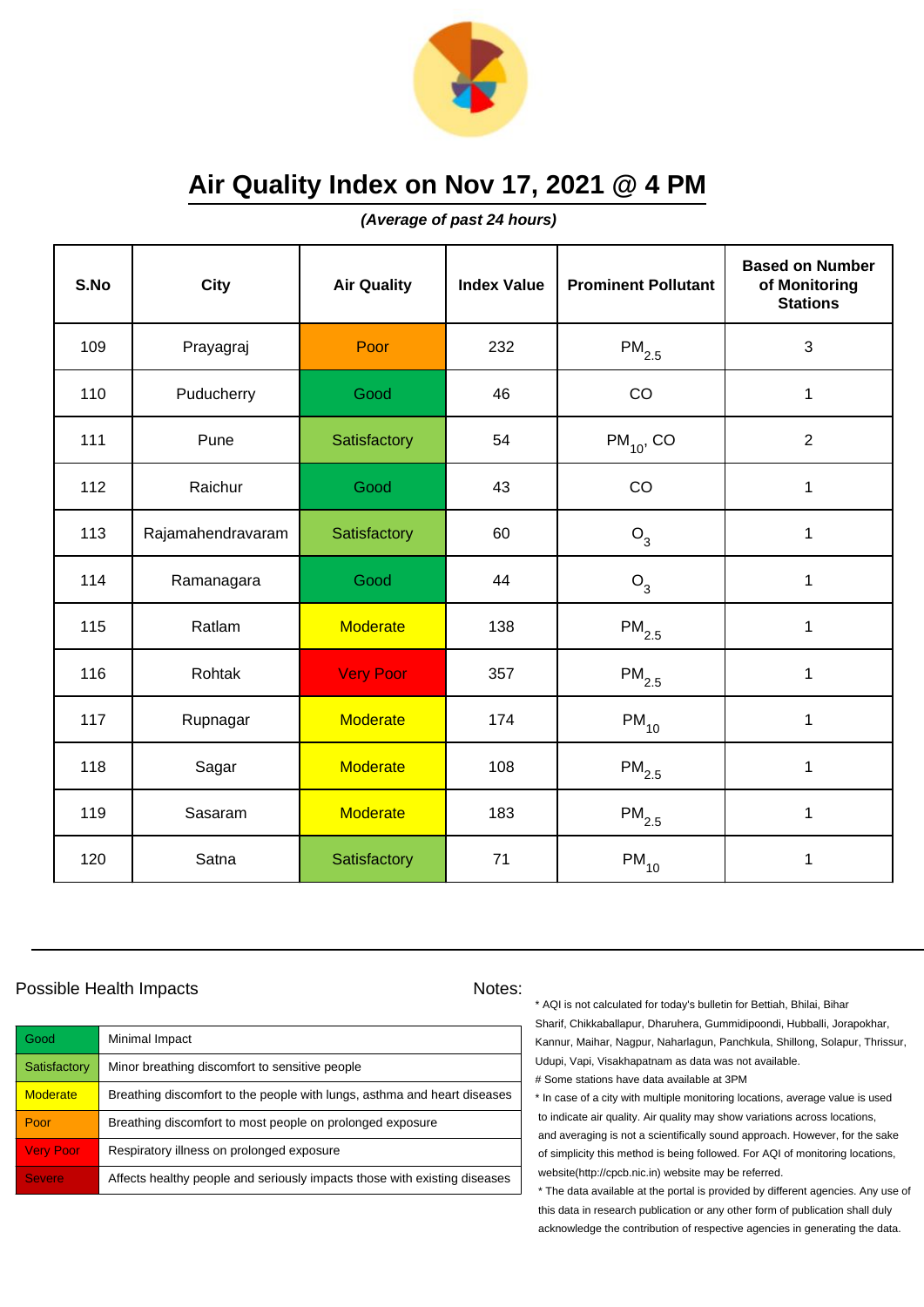

**(Average of past 24 hours)**

| S.No | <b>City</b>        | <b>Air Quality</b> | <b>Index Value</b> | <b>Prominent Pollutant</b>    | <b>Based on Number</b><br>of Monitoring<br><b>Stations</b> |
|------|--------------------|--------------------|--------------------|-------------------------------|------------------------------------------------------------|
| 121  | Shivamogga         | Good               | 37                 | $PM_{10}$                     | $\mathbf 1$                                                |
| 122  | Siliguri           | <b>Moderate</b>    | 109                | $PM_{10}$                     | $\mathbf 1$                                                |
| 123  | Singrauli          | Poor               | 281                | $\mathsf{PM}_{2.5}$           | 1                                                          |
| 124  | Sirsa              | Poor               | 277                | $PM_{2.5}$                    | 1                                                          |
| 125  | Sonipat            | Poor               | 282                | $PM_{2.5}$                    | 1                                                          |
| 126  | Srinagar           | Satisfactory       | 96                 | $PM_{10}$                     | 1                                                          |
| 127  | Talcher            | Good               | 43                 | $\mathsf{PM}_{2.5}$           | 1                                                          |
| 128  | Thane              | Poor               | 205                | $PM_{10}$                     | $\mathbf{1}$                                               |
| 129  | Thiruvananthapuram | Satisfactory       | 61                 | $PM_{10}$ , PM <sub>2.5</sub> | $\overline{2}$                                             |
| 130  | Thoothukudi        | Satisfactory       | 92                 | CO                            | $\mathbf{1}$                                               |
| 131  | Tirupati           | Good               | 41                 | CO                            | $\mathbf{1}$                                               |
| 132  | Udaipur            | Poor               | 286                | $\mathsf{PM}_{2.5}$           | 1                                                          |

### Possible Health Impacts Notes:

| Good             | Minimal Impact                                                            |
|------------------|---------------------------------------------------------------------------|
| Satisfactory     | Minor breathing discomfort to sensitive people                            |
| <b>Moderate</b>  | Breathing discomfort to the people with lungs, asthma and heart diseases  |
| Poor             | Breathing discomfort to most people on prolonged exposure                 |
| <b>Very Poor</b> | Respiratory illness on prolonged exposure                                 |
| <b>Severe</b>    | Affects healthy people and seriously impacts those with existing diseases |

\* AQI is not calculated for today's bulletin for Bettiah, Bhilai, Bihar Sharif, Chikkaballapur, Dharuhera, Gummidipoondi, Hubballi, Jorapokhar, Kannur, Maihar, Nagpur, Naharlagun, Panchkula, Shillong, Solapur, Thrissur, Udupi, Vapi, Visakhapatnam as data was not available. # Some stations have data available at 3PM

\* In case of a city with multiple monitoring locations, average value is used to indicate air quality. Air quality may show variations across locations, and averaging is not a scientifically sound approach. However, for the sake of simplicity this method is being followed. For AQI of monitoring locations, website(http://cpcb.nic.in) website may be referred.